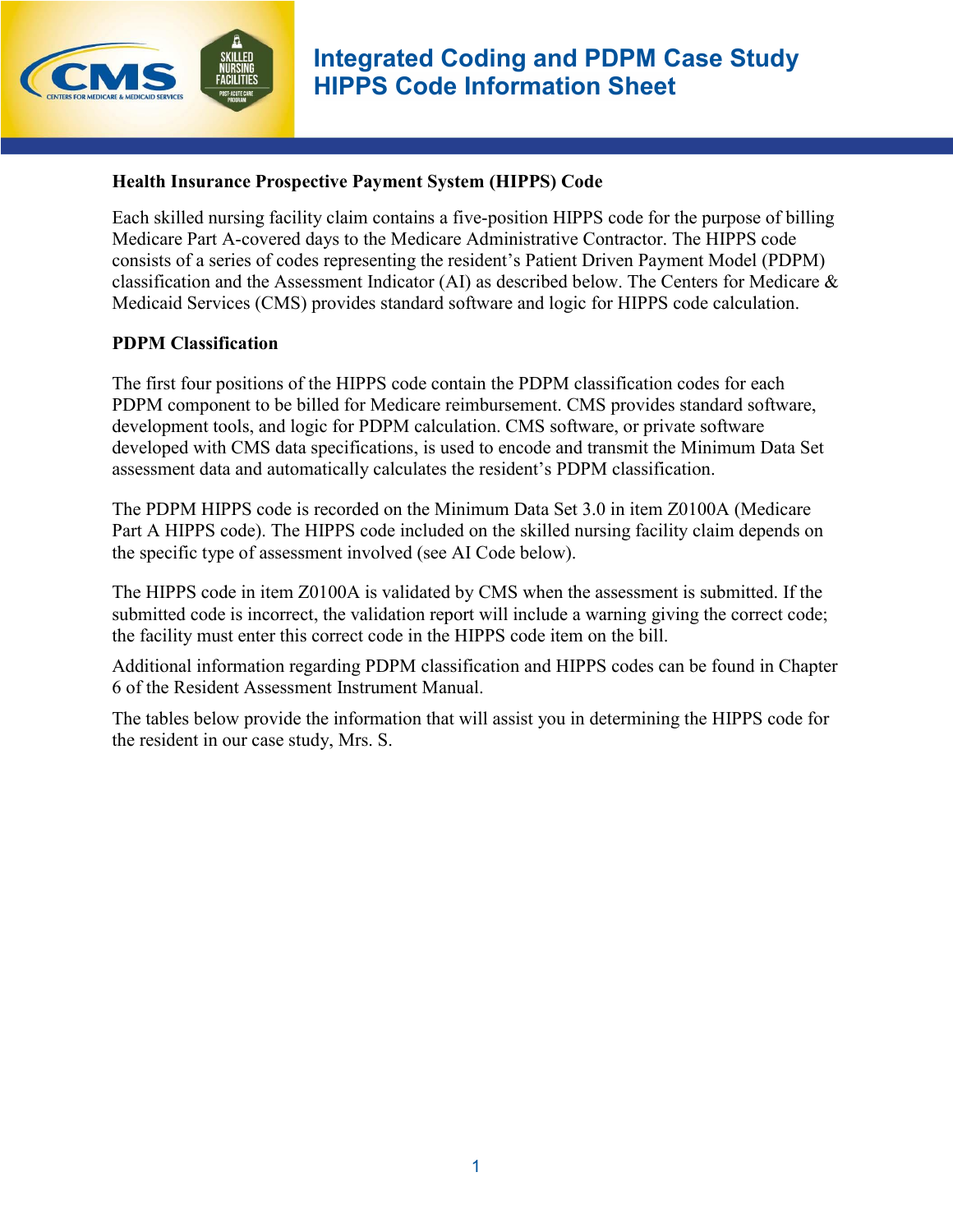

**Table 1. First Character: Physical Therapy/Occupational Therapy Component**

| <b>Clinical Category</b>                    | <b>Section GG</b><br><b>Function Score</b> | <b>Physical</b><br>Therapy/Occupational<br><b>Therapy Case-Mix</b><br>Group | <b>HIPPS</b><br>Character |
|---------------------------------------------|--------------------------------------------|-----------------------------------------------------------------------------|---------------------------|
| Major Joint Replacement or Spinal Surgery   | $0 - 5$                                    | <b>TA</b>                                                                   | A                         |
| Major Joint Replacement or Spinal Surgery   | $6 - 9$                                    | TB                                                                          | B                         |
| Major Joint Replacement or Spinal Surgery   | $10 - 23$                                  | <b>TC</b>                                                                   | $\mathcal{C}$             |
| Major Joint Replacement or Spinal Surgery   | 24                                         | TD                                                                          | D                         |
| Other Orthopedic                            | $0 - 5$                                    | TE                                                                          | E                         |
| Other Orthopedic                            | $6 - 9$                                    | TF                                                                          | $\overline{\mathrm{F}}$   |
| Other Orthopedic                            | $10 - 23$                                  | TG                                                                          | G                         |
| Other Orthopedic                            | 24                                         | TΗ                                                                          | Η                         |
| <b>Medical Management</b>                   | $0 - 5$                                    | TI                                                                          |                           |
| <b>Medical Management</b>                   | $6 - 9$                                    | TJ                                                                          |                           |
| <b>Medical Management</b>                   | $10 - 23$                                  | TK                                                                          | K                         |
| <b>Medical Management</b>                   | 24                                         | TL                                                                          |                           |
| Non-Orthopedic Surgery and Acute Neurologic | $0 - 5$                                    | TM                                                                          | M                         |
| Non-Orthopedic Surgery and Acute Neurologic | $6 - 9$                                    | TN                                                                          | N                         |
| Non-Orthopedic Surgery and Acute Neurologic | $10 - 23$                                  | <b>TO</b>                                                                   | $\Omega$                  |
| Non-Orthopedic Surgery and Acute Neurologic | 24                                         | TP                                                                          | $\mathbf{P}$              |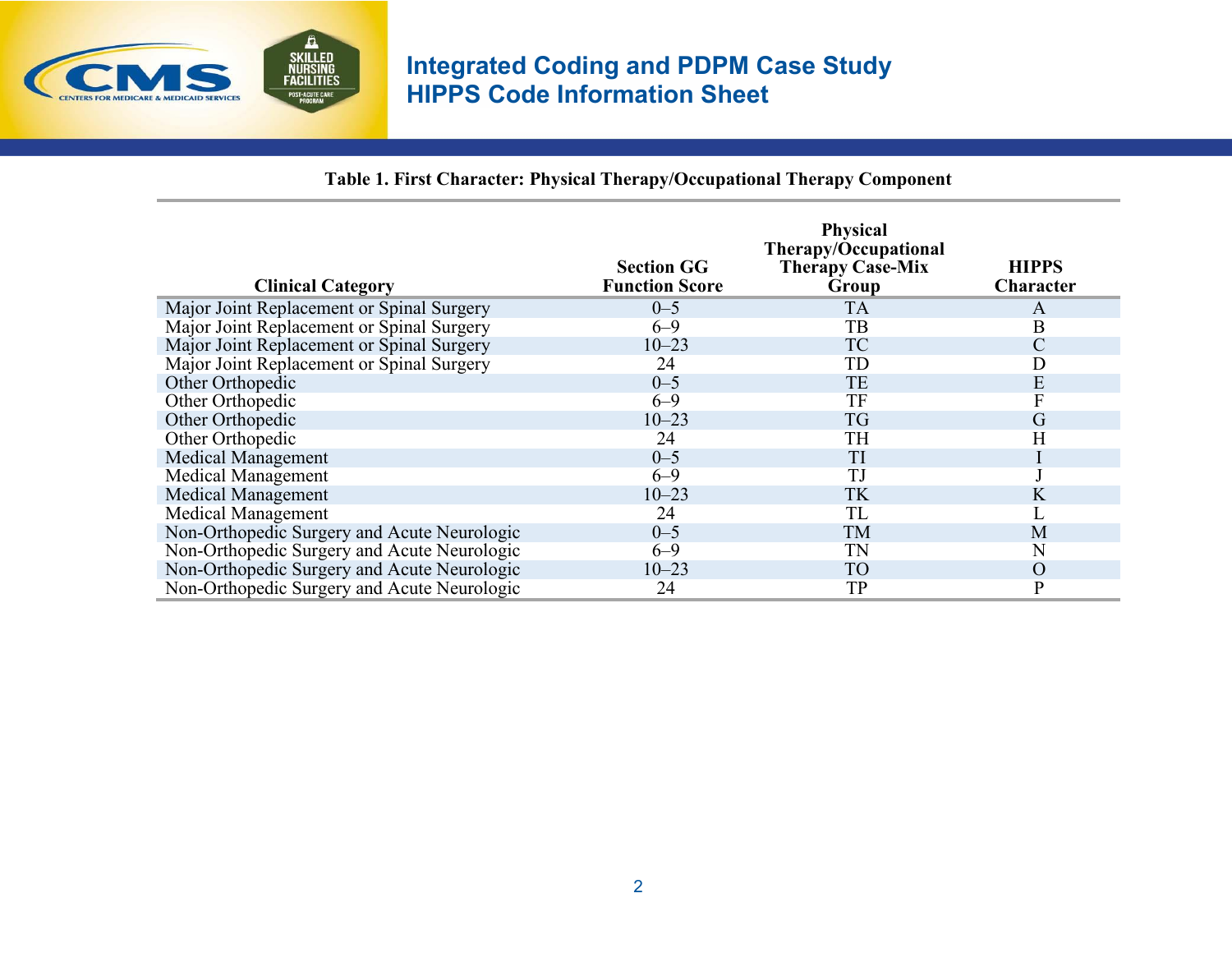

## **Table 2. Second Character: Speech-Language Pathology (SLP) Component**

| <b>Presence of Acute Neurologic Condition,</b><br><b>SLP-Related Comorbidity, or</b><br><b>Cognitive Impairment</b> | <b>Mechanically Altered Diet</b><br>or Swallowing Disorder | <b>SLP Case-Mix</b><br>Group | <b>HIPPS</b><br>Character |
|---------------------------------------------------------------------------------------------------------------------|------------------------------------------------------------|------------------------------|---------------------------|
| None                                                                                                                | Neither                                                    | <b>SA</b>                    | A                         |
| None                                                                                                                | Either                                                     | <b>SB</b>                    | B                         |
| None                                                                                                                | <b>Both</b>                                                | <b>SC</b>                    | $\mathcal{C}_{0}^{0}$     |
| Any one                                                                                                             | Neither                                                    | SD                           |                           |
| Any one                                                                                                             | Either                                                     | <b>SE</b>                    | Ε                         |
| Any one                                                                                                             | <b>Both</b>                                                | <b>SF</b>                    |                           |
| Any two                                                                                                             | Neither                                                    | SG                           | G                         |
| Any two                                                                                                             | Either                                                     | SН                           | Н                         |
| Any two                                                                                                             | <b>Both</b>                                                | <b>SI</b>                    |                           |
| All three                                                                                                           | Neither                                                    | <b>SJ</b>                    |                           |
| All three                                                                                                           | Either                                                     | <b>SK</b>                    | K                         |
| All three                                                                                                           | Both                                                       | <b>SL</b>                    |                           |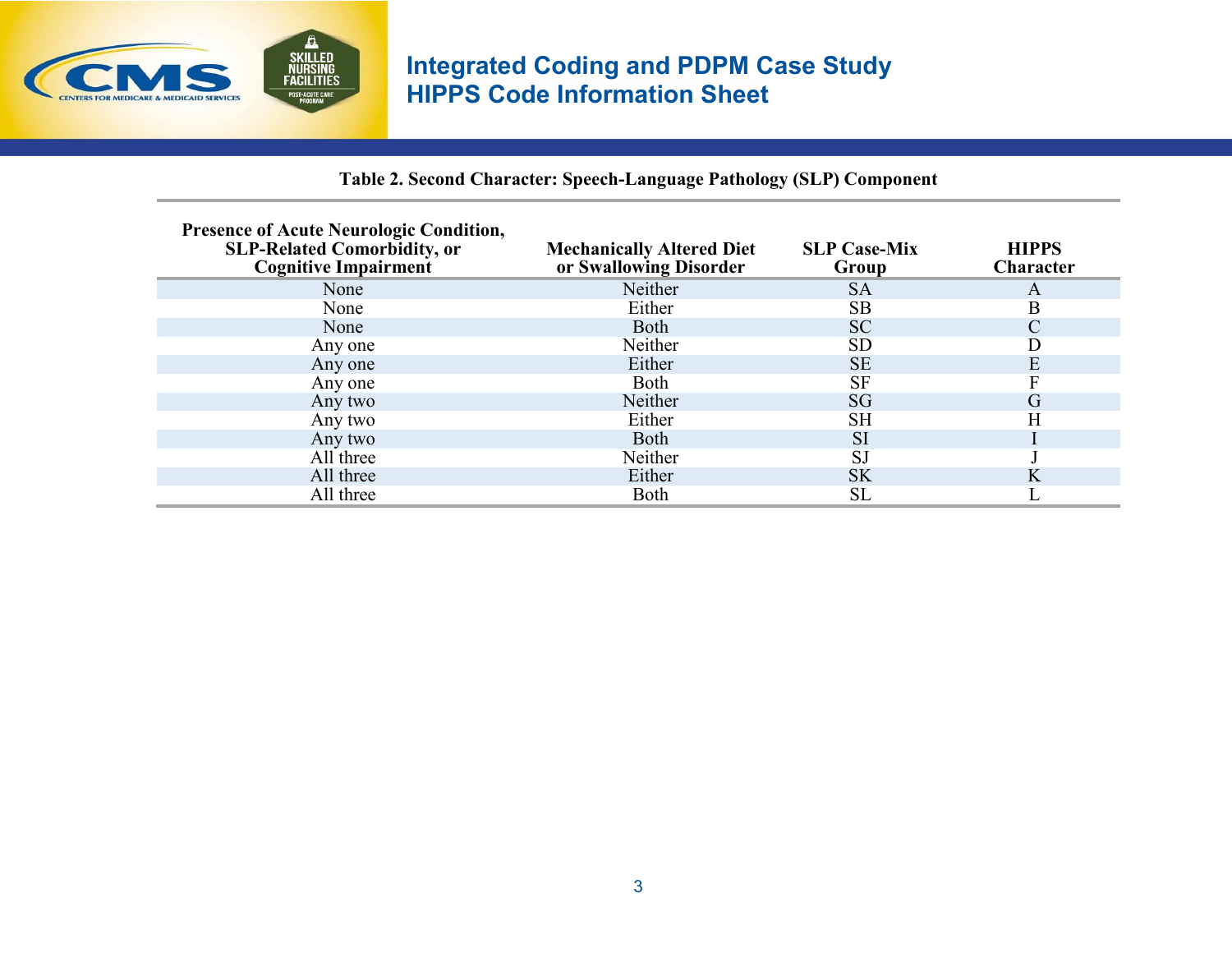

**Table 3. Third Character: Nursing Component\*** 

| <b>Resource</b><br><b>Utilization</b><br>Group<br>$(RUG)$ -IV<br><b>Nursing RUG</b> | <b>Extensive</b><br><b>Services</b> | <b>Clinical Conditions</b>                                                                 | <b>Depression</b> | # of<br><b>Restorative</b><br><b>Nursing</b><br><b>Services</b> | <b>GG-based</b><br><b>Function</b><br><b>Score</b> | <b>PDPM</b><br><b>Nursing</b><br><b>Case-Mix</b><br>Group | <b>HIPPS</b><br>Character |
|-------------------------------------------------------------------------------------|-------------------------------------|--------------------------------------------------------------------------------------------|-------------------|-----------------------------------------------------------------|----------------------------------------------------|-----------------------------------------------------------|---------------------------|
| LC1/LB1                                                                             |                                     | Serious medical conditions<br>e.g., radiation therapy or<br>dialysis                       | N <sub>o</sub>    |                                                                 | $6 - 14$                                           | LBC1                                                      | K                         |
| CE2/CD2                                                                             |                                     | Conditions requiring<br>complex medical care e.g.,<br>pneumonia, surgical<br>wounds, burns | Yes               |                                                                 | $0 - 5$                                            | CDE <sub>2</sub>                                          |                           |
| CE1/CD1                                                                             |                                     | Conditions requiring<br>complex medical care e.g.,<br>pneumonia, surgical<br>wounds, burns | N <sub>o</sub>    |                                                                 | $0 - 5$                                            | CDE1                                                      | M                         |

\*Abbreviated table

## **Table 4. Fourth Character: NTA Component**

| <b>NTA Score Range</b> | <b>NTA Case-Mix Group</b> | <b>HIPPS Character</b> |
|------------------------|---------------------------|------------------------|
| $12+$                  |                           |                        |
| $9 - 11$               | NB                        |                        |
| $6 - 8$                | NC                        |                        |
| $-3-5$                 | ND                        |                        |
|                        | NE                        |                        |
|                        |                           |                        |